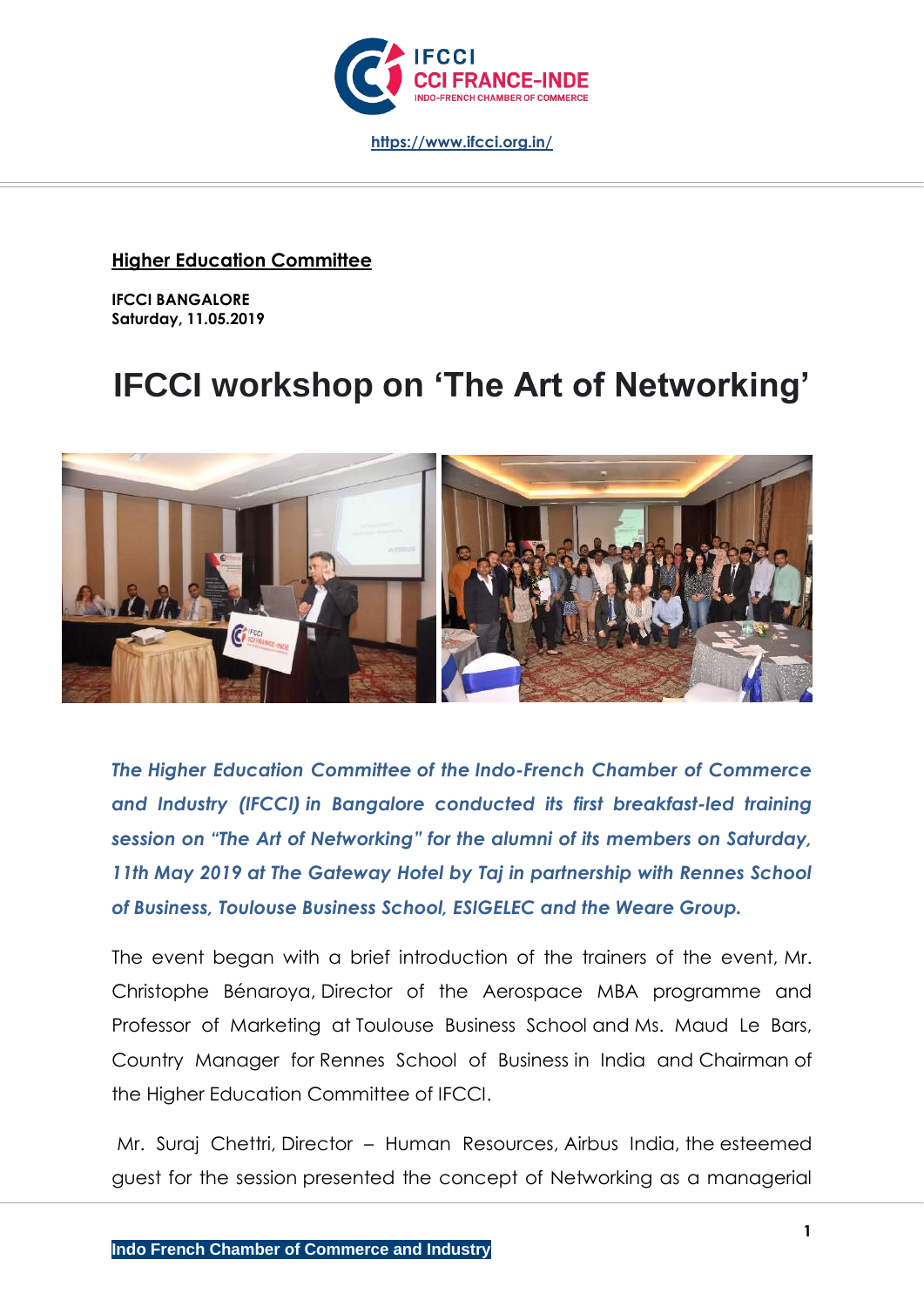

**<https://www.ifcci.org.in/>**

skill and shed light on the importance of Networking during one's professional journey while also describing his own from the beginning of his career. In addition, he explained about the importance of positive focus, significance of integrity and honesty and the importance to also network purely to build a network and gain knowledge.

Furthermore, the event progressed with the panel discussion comprised of:

- Mr. Digvijay Sharma, alumni of Rennes School of Business, currently Country Manager, Accumetric Silicones pvt Ltd, Soudal Group
- Mr Richeek Gupta, alumni of RVCE Bangalore and the London School of Economics, Director of Auro Mechanical
- Mr Vijay Sharma, Head Alumni Network of Toulouse Business School, Commercial Director of Hexcel Composites

Each panelist presented the course of their journey towards building their professional relationship and how networking helped them, and the ways of engagement to explore newer domains, and creating impactful connections. Succeeding the panel, there was a highly interactive networking activity conducted with the participants.

The event saw an active participation from the Alumni of schools within the IFCCI Higher Education Committee and the session was interactive, informative and well received by all the participants.

**--------------------------------------------------------------------------------------------------------------------------------------**

#### **About Indo-French Chamber of Commerce & Industry (IFCCI)**

Established in 1977, the Indo-French Chamber of Commerce belongs to a worldwide network of 120 French Chambers (CCIFI) in 90 countries with over 33,000 companies. One of the most active bilateral chambers in India, the Indo-French Chamber is a private association that promotes mutually beneficial trade relations between India & France and caters for its members' needs and interests. The Chamber has four offices in Mumbai, New Delhi, Chennai,